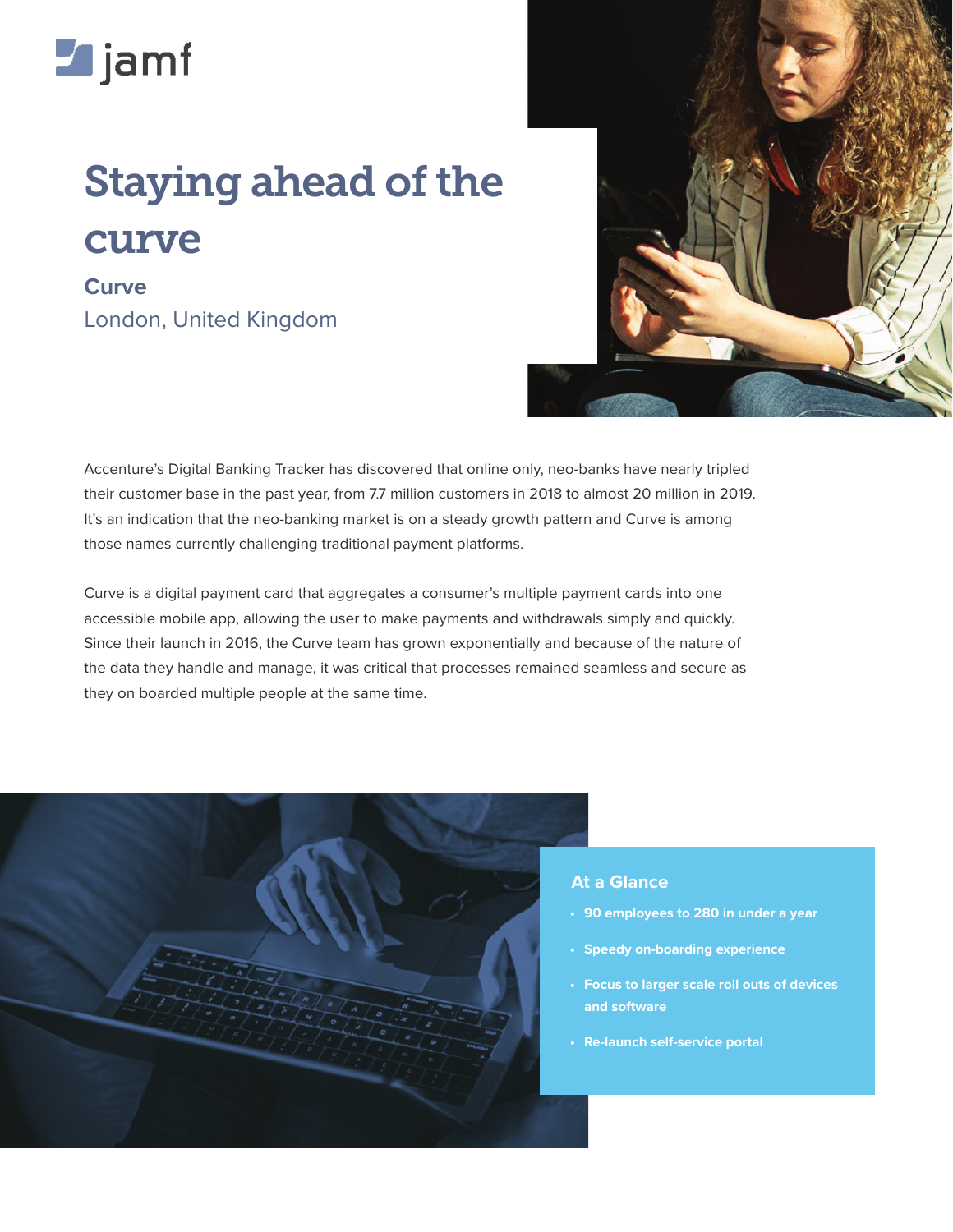## Managing Scale



In just under a year, Curve has tripled in size — from 90 employees to 280. Although they had always used Mac, they knew that with the influx of new team members, on-boarding needed to become leaner, faster and easier.

As the team expanded, the growing need for automation became more evident. Curve wanted to work with a service and with products that would automate and streamline tasks effectively. They were looking for the ability to have enhanced reporting in order to know what was being installed and add restrictions to stop unapproved software from being downloaded and running.

Employees favoured Apple devices, like MacBook and iPhone, while working remotely or in the office because of Apple's consumer-friendly design, easy-to-use nature, aesthetics and quality.

Despite the prevalence of Apple devices across the organisation to help improve employee and customer experience, tasks such as managing password resets, patch updates and the roll out of software had become a concern, especially when the team is working remotely and recruitment having had such a boost in a short amount of time.

The need for a secure and speedy on-boarding experience was a must

for employee experience and the main driver in enlisting the support of experts in mobile device and app management solutions.

As part of Curve's journey, the brand needed to address the pain points of the employee and IT team. They knew that a positive employee experience would lead to creating better efficiencies and a greater quality of service for customers.

"Recruitment was a concern, especially with our growing team in the US. As we were all on lockdown, we began to think of ways to on-board new starters, ensuring they received their laptops safely, configured and ready to be used.."